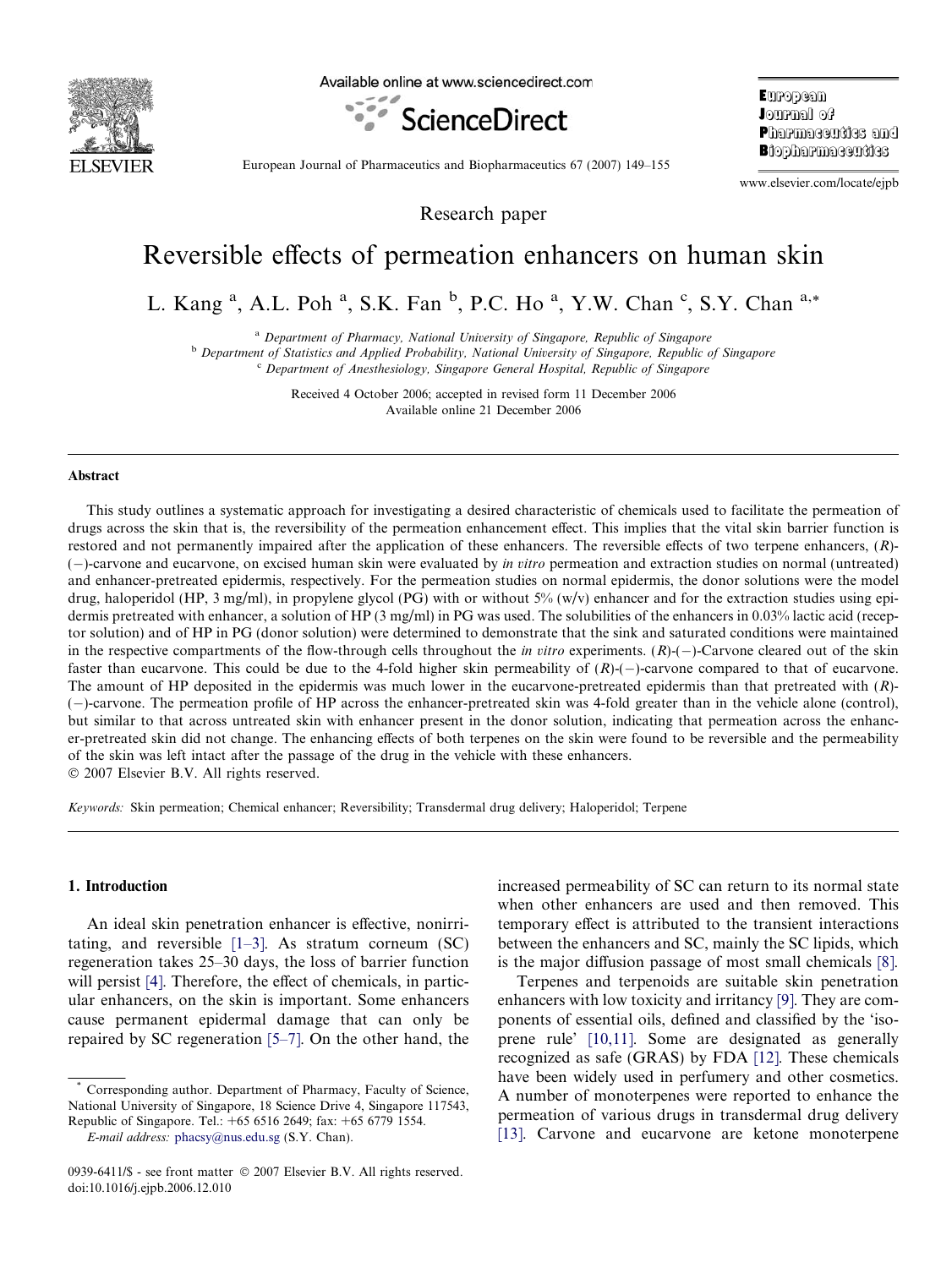and terpenoid, respectively (Fig. 1). The hexagonal-ring carvone can be converted to heptagonal-ring eucarvone through simple chemical process [\[14\].](#page-5-0) Carvone has two enantiomers, of which the  $(R)$ -form smells of spearmint and the  $(S)$ -form smells of caraway seeds [\[15\]](#page-5-0). The  $(S)$ -carvone is a skin-irritant, so the  $(R)$ -form is a better candidate as a skin permeation enhancer [\[16\]](#page-5-0). Carvone is an important flavoring agent that is widely used in chewing gum, toothpaste, toiletries, food, drinks and other products [\[17\]](#page-5-0). It has been reported that carvone can enhance the skin permeation of 5-fluorouracil, tamoxifen and zidovudine [\[9,18,19\]](#page-5-0). Eucarvone is found in sugar mango, spearmint leaf, blackcurrant buds, Zieria and some Chinese herbal medicinal plants like Asari Herba and Asiasari Radix [\[15,20–22\].](#page-5-0) Asari Herba was reported to be used as a skin penetration enhancer for administration of buprenorphine [\[23\]](#page-5-0). The aim of this study is to investigate the reversibility of their enhancing effects on excised human skin with in vitro permeation methods. Propylene glycol (PG), a common solvent in cosmetics and pharmaceuticals, is used as the diffusion vehicle to dissolve the model drug, haloperidol (HP) [\[24\].](#page-5-0) HP is a hydrophobic molecule with low molecular weight (Fig. 1). As an anti-psychotic drug, its daily maintenance dose is 3–10 mg. The only available long-act-



Haloperidol [52-86-8] (MW = 375.86, Log P = 4.06)



 $(R)$ - (-)-Carvone [6485-40-1] (MW = 150.22, Log P = 2.27)









Fig. 1. The molecular structures of haloperidol,  $(R)$ - $(-)$ -carvone, eucarvone and PG. The log P values were from SciFinder Scholar®, calculated using Advanced Chemistry Development (ACD/Labs) Software Solaris V4.67 (© 1994–2005 ACD/Labs).

ing formulation is its ester for intramuscular injection, the haloperidol decanoate, which, however, has some disadvantages such as injection pain, marked inter-individual variations and complex administration regime [\[25,26\].](#page-5-0) A transdermal formulation of haloperidol could provide an alternative solution.

# 2. Materials and methods

# 2.1. Materials

Haloperidol,  $(R)$ - $(-)$ -carvone (98%), DL-lactic acid, antibiotic antimycotic solution (100 $\times$ ), PG (99.9%) and sodium di-hydrogen phosphate monohydrate were purchased from Sigma–Aldrich (Germany). Eucarvone (96.6%) was obtained from TCI (Japan). All other chemical reagents were of at least reagent grade and all materials were used as supplied. The molecular structures of the chemicals are shown in Fig. 1. Water purified by the Milli-Q system was used.

## 2.2. Solubility study

#### 2.2.1. Haloperidol in PG

Excess of HP was added to PG solution with or without enhancers in an amber bottle and stirred for 72 h at 37  $^{\circ}$ C in a magnetic heater-stirrer (PermeGear, US). These samples were filtered through 0.2 um Teflon membrane filter units (Waters, UK) using a gas-tight syringe. Saturated drug concentrations were determined by HPLC assay in triplicate after appropriate dilution with  $0.03\%$  (v/v) lactic acid solution.

#### 2.2.2. Enhancers in 0.03% (v/v) lactic acid solution

The enhancer was added to 1 ml of  $0.03\%$  (v/v) lactic acid in plastic cuvettes. Continuous stirring was performed for 72 h at 37  $\degree$ C on a heater-stirrer (PermeGear, US). The solution was then centrifuged at 2000 rpm for 5 min and the aqueous phase was carefully withdrawn using a  $1.2 \times 38$  mm metal needle attached to a gas-tight syringe. The solution was diluted appropriately with  $0.03\%$  (v/v) lactic acid before being subjected to HPLC assay.

# 2.3. Analytical method

#### 2.3.1. Haloperidol

Drug concentrations were determined by a reversed phase HPLC method (C<sub>18</sub> column, Hewlett–Packard) [\[24\]](#page-5-0). A photodiode array (PDA) detector was used to obtain the chromatographs corresponding to the wavelengths ranging from 170 to 800 nm. Mobile phase consisted of 0.05 M phosphate buffer (pH adjusted to 3) and acetonitrile with a ratio of 50:50. Droperidol was used as an internal standard. Flow rate was 1.3 ml/min and injection volume was  $100 \mu l$ . Retention times of the internal standard and drug were approximately 4.9 and 6.7 min at 254 nm, respectively. Mean peak area ratios of the drug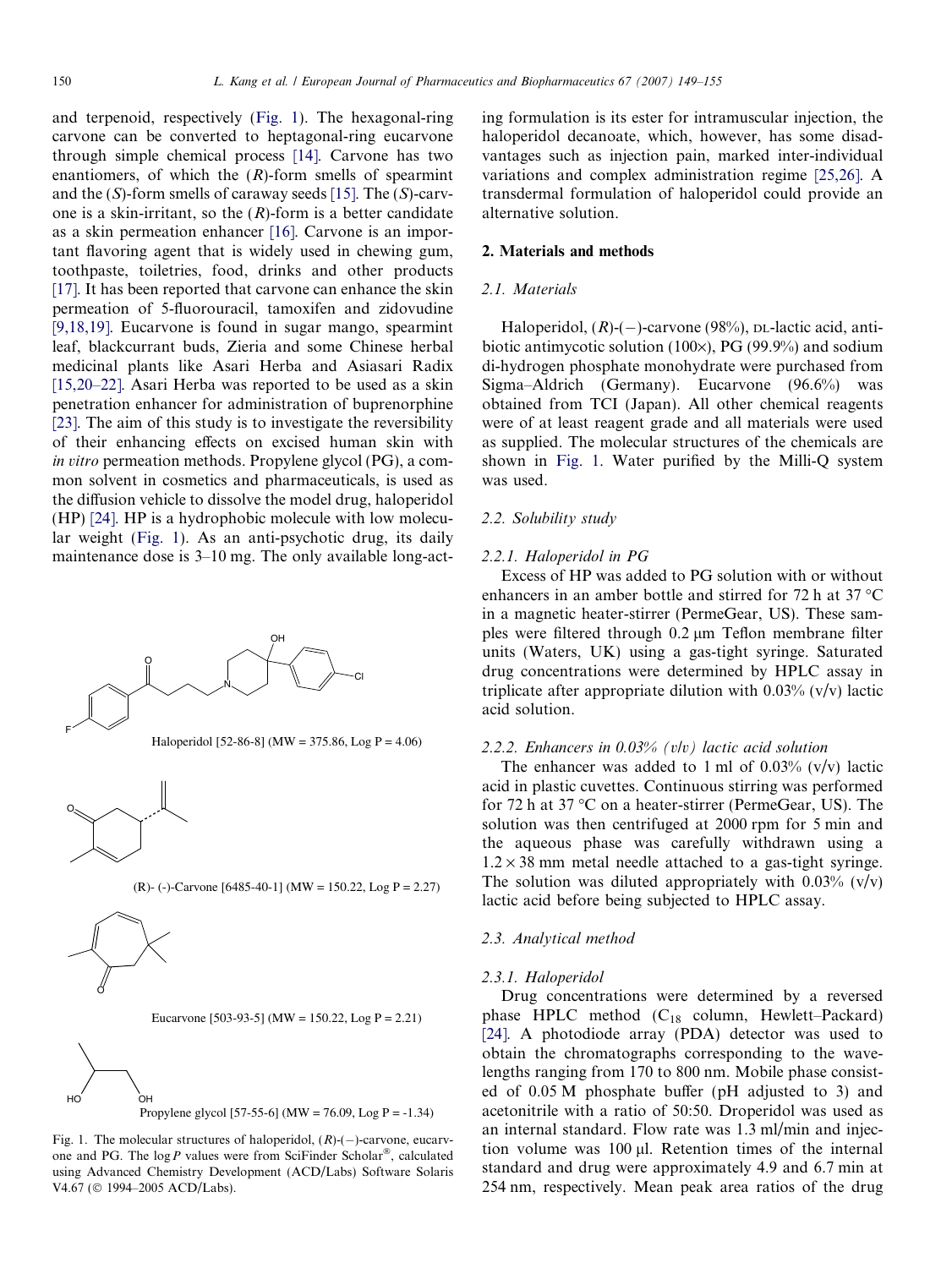<span id="page-2-0"></span>and internal standard in  $0.03\%$  (v/v) lactic acid were linearly related to the drug concentrations for the samples containing 20–1000 ng/ml ( $r^2 = 0.9990$ ).

# 2.3.2.  $(R)-(-)$ -Carvone and eucarvone

The same HPLC method was used. Retention times of carvone and eucarvone were 5.1 and 5.6 min at 240 and 306 nm, respectively. External standard method shows the peak areas were linearly related to the enhancer concentrations in  $0.03\%$  (v/v) lactic acid ranging from 0.1 to 4 mg/ml  $(r^2 = 0.9999)$  for  $(R)$ -(-)-carvone and eucarvone, respectively.

# 2.4. Preparation of human epidermis

Abdominal skin was obtained from a Chinese female donor with informed consent after she underwent plastic surgery at the Singapore General Hospital, Singapore. Epidermis was prepared by immersing the whole skin in 60 $\degree$ C water for 2 min, followed by careful removal of the epidermis from the connective tissues [\[27\].](#page-5-0) Samples were stored in plastic bags at  $-80$  °C until use. Prior to permeation experiments, these membranes with the stratum corneum side facing up were floated over  $0.9\%$  (w/v) sodium chloride solution containing antibacterial antimycotic solution (1 in 100 dilution) at  $22 \pm 1$  °C for 2 h to equilibrate.

#### 2.5. In vitro permeation study using normal human epidermis

Flow-through type diffusion cells were used for permeation studies [\[28\].](#page-6-0) Human epidermis was mounted between donor and receptor compartments and excessive skin at the sides was trimmed off to minimize lateral diffusion. Stratum corneum surface orientated towards the donor compartment and the circular skin area for permeation was 0.785 cm<sup>2</sup>. Since the solubility of HP in  $0.03\%$  (v/v) lactic acid solution is approximately 1 mg/ml [\[29\]](#page-6-0), the receptor solution of 500 ml of  $0.03\%$  (v/v) lactic acid solution containing  $1\%$  (v/v) antibacterial antimycotic solution was placed in the reservoir bottle and allowed to flow through the receptor compartment at 0.75 ml/h. The pH of the receptor solution was approximately 3 but that did not affect the integrity of the epidermis [\[24,30\].](#page-5-0) Receptor solution was thoroughly degassed to prevent the formation of bubbles beneath the membrane. An antibacterial and antimycotic solution was added to the receptor solutions to maintain the integrity of the skin throughout the experiment and to minimize the microbial contamination in samples during analysis. HP (3 mg/ml) in PG solutions with 5%  $(w/v)$  of either enhancer and without enhancer (control) were prepared. The concentration of HP in PG with 5%  $(w/v)$   $(R)$ - $(-)$ -carvone is 2.43 mg/ml (Table 1). A 1-ml solution was added to the donor compartment and covered with Parafilm<sup>®</sup> to minimize the contamination of the solution. Ambient temperature of the cells was controlled at  $37 \text{ °C}$  by a heater/circulator (Haake, Germany). The receptor solution is pumped by a 16-channel peristaltic cassette

Table 1

Solubility study of HP in PG and enhancers in  $0.03\%$  (v/v) lactic acid at  $37 °C$ 

| Solute and solvent                            | Concentration (mg/ml)     |
|-----------------------------------------------|---------------------------|
| $HP$ in $PG$                                  | $3.08 \pm 0.280$          |
| HP in PG with 5% (w/v) $(R)$ -(-)-carvone     | $2.43 \pm 0.185^a$        |
| HP in PG with $5\%$ (w/v) eucarvone           | $5.47 \pm 0.0189^{\rm a}$ |
| $(R)$ -(-)-Carvone in 0.03% (v/v) lactic acid | $0.729 \pm 0.051^{\rm b}$ |
| Eucarvone in $0.03\%$ (v/v) lactic acid       | $0.566 \pm 0.0171$        |

<sup>a</sup> One-way ANOVA, Tukey's method comparing to control,  $p \le 0.05$ .

 $b$  Two-sample *t*-test comparing  $(R)$ -(-)-carvone with eucarvone,  $p < 0.05$ .

pump (Ismatec, Switzerland) continuously through the receptor compartment and drained into sample bottles in the fraction collector (ISCO Retriever IV, US). Cumulated receptor liquid samples were taken at 6-h intervals for HPLC assay.

# 2.6. In vitro permeation study using pretreated human epidermis

Epidermis was cut into smaller pieces before treatment. An enhancer solution, 50  $\mu$ l of 5% (w/v), or PG (as control) was applied onto the SC of the epidermis floating on 100 ml of  $0.9\%$  (w/v) sodium chloride solution containing  $1\%$  (v/v) antibacterial antimycotic solution (hydration solution). The epidermis was then kept at room temperature for 24 h. The skin samples were rinsed five times with fresh hydration solution to remove excess enhancers left on the skin surface prior to in vitro permeation study. The donor solution was 3 mg/ml HP in PG without enhancers. The rest of the permeation setup is as for the study on untreated epidermis.

## 2.7. Recovery of enhancer from epidermis using ethanol

Epidermis was soaked in hydration solution for 2 h, then dabbed dry before it was cut into round pieces of 1 cm in diameter and immersed in 100 µl of hydration solution in a glass bottle with the SC facing upwards. Enhancer solution, 10 µl of 5%  $(w/v)$ , was applied onto the SC which was then kept in the refrigerator for 24 h. Three repeated extractions were performed on the prepared epidermis over a period of 1 h at refrigerator temperature. Three milliliters of ethanol was used in the first and second extractions followed by 4 ml in the final extraction. The resulting solutions were subjected to vortex for 20 s after each extraction before transfer into amber glass bottles. Solutions from the three extractions were then combined and mixed prior to HPLC analysis in triplicate. In the control study, the same protocol was executed without the epidermis. Some 67.92% ( $\pm$ 6.76) and 74.42% ( $\pm$  9.64) of  $(R)$ -(-)-carvone were recovered from the solutions with immersed epidermis and the control solutions, respectively  $(p > 0.05$ , two-sample *t*-test).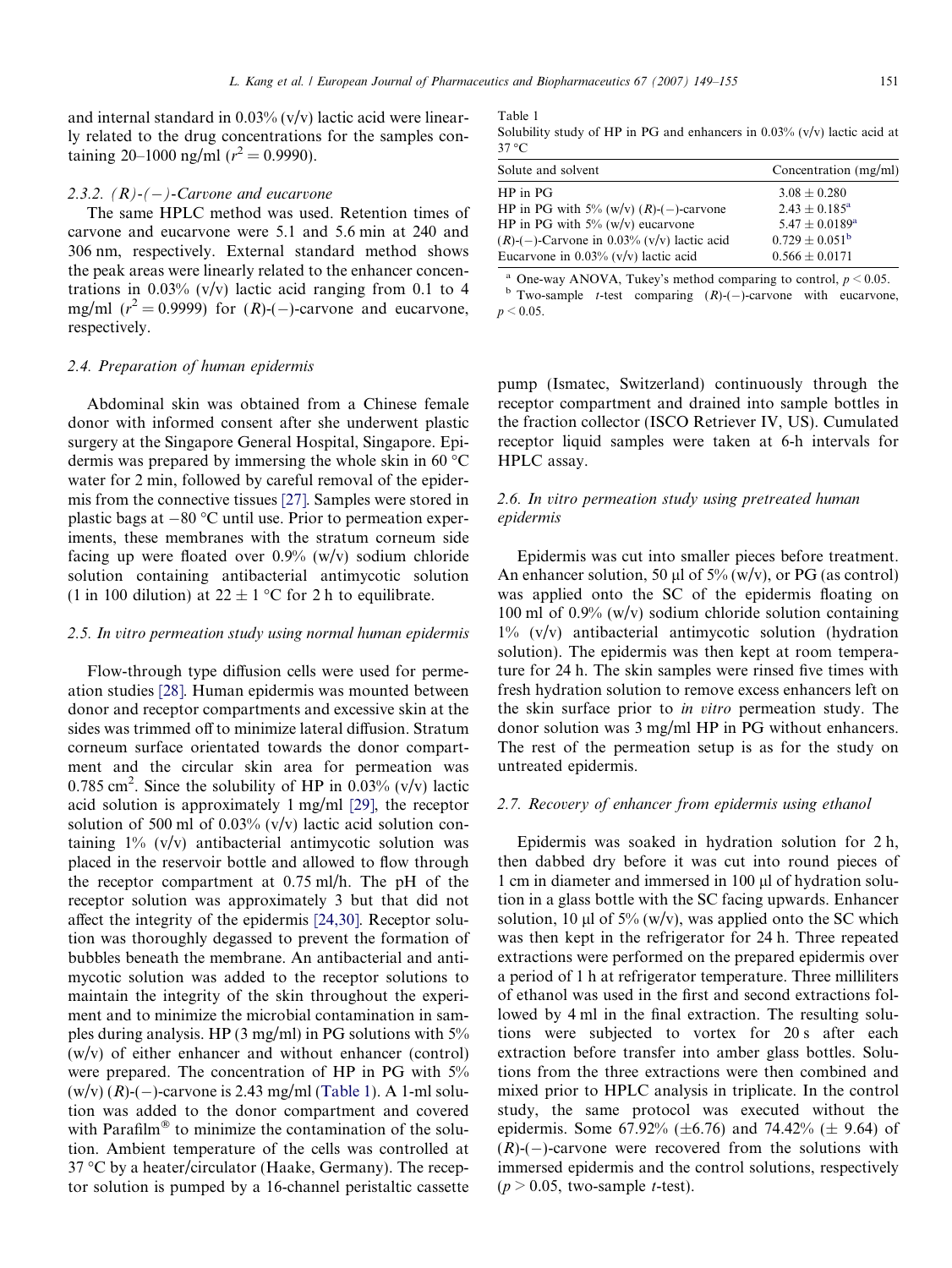# <span id="page-3-0"></span>2.8. Extraction of the pretreated epidermis after 48-h permeation

The pretreated human epidermis was removed from the flow-through cells after subjecting it to 48-h in vitro permeation and trimmed to the exact area of permeation  $(0.782 \text{ cm}^2)$ . Skin was washed once with fresh hydration solution to remove any traces of enhancers and drug on the epidermal surface. Then the epidermis was floated with the SC facing upwards on 100 µ of hydration solution in glass bottles. Repeated extraction was done hourly over a period of 3 h at 50  $\degree$ C with pure ethanol. Three milliliters of ethanol was used in the first and second extractions followed by 4 ml in the final extraction. The resulting solutions were subjected to vortex for 1 min after each extraction before transferring into amber glass bottles. Solutions from each series of extractions were combined and mixed before subjecting to HPLC assay.

# 2.9. Permeation parameters and nonlinear regression

The following nonlinear model was used to estimate the permeability coefficient  $K_p$  and the lag-time Lt, from which  $K_{\rm p} = K'D'$  and  $Lt = 1/(6D')$  [\[31,32\].](#page-6-0)

$$
Q = AK'C_0\left[D't - \frac{1}{6} - \frac{2}{\pi^2}\sum_{n=1}^{\infty}\frac{(-1)^n}{n^2}e^{(-D'n^2t)}\right].
$$

The parameters are  $Q$ , cumulative amount of permeated drug; A, the area of permeation;  $K'$  or  $D'$ , the intermediate parameter defined by  $K$ , the partition coefficient between skin and donor solution, D, the diffusion coefficient and *l*, path length of diffusion ( $K' = Kl$  and  $D' = D/l^2$ , respectively);  $C_0$ , the concentration of the drug; time t. Nonlinear regression analysis was carried out with the statistical software, JMP<sup>®</sup>. The  $K_p$  was estimated with two different methods. One of the methods discards the statistical errors from the nonlinear regression analysis [\[32\]](#page-6-0). The other takes all the errors generated from the nonlinear regression analysis [\[33,34\].](#page-6-0) The two sets of estimates are shown in Table 2.

# 3. Results

The solubility results are shown in [Table 1](#page-2-0). With the addition of 5% (w/v)  $(R)$ -(-)-carvone, the solubility of HP in PG dropped from 3.08 to 2.43 mg/ml and when 5% (w/v) eucarvone was added, it increased to 5.47 mg/ml. Eucarvone should have greater permeation enhancing potential than  $(R)$ -(-)-carvone. For the enhancers in 0.03% (v/v) lactic acid,  $(R)$ -(-)-carvone has a higher

#### Table 2

The point estimates (means  $\pm$  SD) of K' and D' obtained from the nonlinear regression, and their 90% confidence intervals

| Enhancer groups                                       | K'                                     | D'                                        | $K_p$ (cm/h) * 10 <sup>4</sup>                             |
|-------------------------------------------------------|----------------------------------------|-------------------------------------------|------------------------------------------------------------|
| HP without enhancer                                   | $0.0128 + 0.00404$<br>0.00656, 0.0246  | $0.00932 \pm 0.00175$<br>0.00651, 0.0143  | $1.12 \pm 0.185$<br>0.546, 2.70<br>$1.19 \pm 0.199$        |
| HP with 5% w/v $(R)$ - $(-)$ -carvone                 | $0.0863 \pm 0.0533$<br>0.0356, 0.225   | $0.00519 \pm 0.00144$<br>0.00353, 0.00806 | $3.72 \pm 1.88$<br>1.26, 18.1<br>$4.77 \pm 0.896^{\rm a}$  |
| HP with $5\%$ w/v eucarvone                           | $0.0471 \pm 0.00484$<br>0.0381, 0.0582 | $0.00997 \pm 0.000627$<br>0.00879, 0.0114 | $4.67 \pm 0.196$<br>3.34, 6.63<br>$4.71 \pm 0.544^{\rm a}$ |
| $(R)$ -(-)-Carvone 5% w/v in PG (50 mg/ml)            | $0.0591 \pm 0.0267$<br>0.0192, 0.141   | $0.00811 \pm 0.00233$<br>0.00494, 0.0152  | $3.59 \pm 1.31$<br>1.58, 7.83<br>$4.40 \pm 0.217^{\rm a}$  |
| Eucarvone $5\%$ w/v in PG (50 mg/ml)                  | $0.0247 + 0.0064$<br>0.0153, 0.038     | $0.00387 + 0.00038$<br>0.00312, 0.0046    | $0.932 \pm 0.158$<br>0.732, 1.24<br>$0.966 \pm 0.121$      |
| HP without enhancer<br>Skin pretreated with PG        | $0.0134 \pm 0.0102$<br>0.00522, 0.0301 | $0.0127 \pm 0.0065$<br>0.00775, 0.0257    | $1.04 \pm 1.03$<br>0.404, 7.74<br>$1.71 \pm 0.729$         |
| HP without enhancer<br>Skin pretreated with carvone   | $0.0187 + 0.0154$<br>0.00775, 0.0462   | $0.0076 + 0.00339$<br>0.00489, 0.0119     | $0.902 \pm 0.916$<br>0.379, 5.96<br>$1.44 \pm 0.614$       |
| HP without enhancer<br>Skin pretreated with eucarvone | $0.0142 + 0.00175$<br>0.0108, 0.0185   | $0.01 \pm 0.000757$<br>0.00853, 0.0119    | $1.41 \pm 0.0716$<br>0.921, 2.20<br>$1.42 \pm 0.262$       |

The point estimate (mean  $\pm$  SD) of permeability coefficient and its 90% confidence interval, given by  $K_p = K'D'$ . For the column  $K_p$ , each cell contains three estimates, of which the first and second are the point and interval estimates from pooled data  $(n = 24)$  with estimation errors generated by the nonlinear regression, respectively, and the third is the point estimate from individual data set  $(n = 8)$  discarding the estimation errors generated by the nonlinear regression.

<sup>a</sup> One-way ANOVA, Tukey's method comparing all the pairs,  $p < 0.05$ .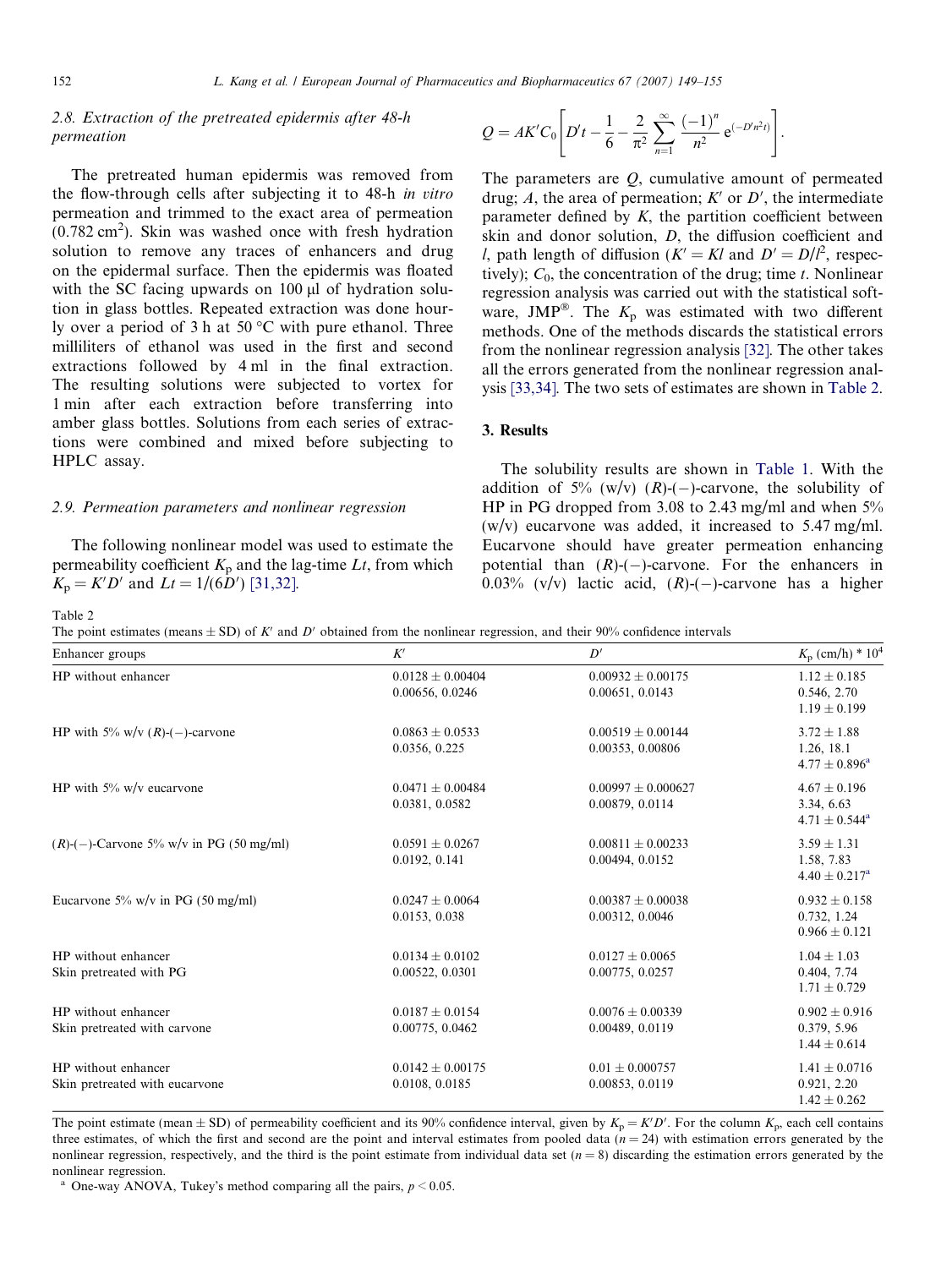The permeation profiles of both drugs and enhancers, from permeation studies using either normal or pretreated epidermis, are shown in Fig. 2. For the permeation study using pretreated epidermis, the permeation profile of eucarvone was obtained but that of  $(R)$ - $(-)$ -carvone was not, since  $(R)$ -(-)-carvone was washed out prior to the permeation. The permeation profile of eucarvone was distinctly different from other exponential curves because, for all the others, the donor concentration was constant but, for eucarvone, its amount was finite in the epidermis. The estimated values and confidence intervals of the permeability coefficient of  $K_p$  are given in [Table 2](#page-3-0), except for the finite-dosed eucarvone. It was demonstrated that the  $K_p$  of HP with 5% w/v (R)-(-)-carvone, HP with 5% w/v eucarvone, and  $(R)$ - $(-)$ -carvone 5% w/v in PG (50 mg/ml) were comparable to one another but significantly larger than the rest. (One-way ANOVA and Tukey's method comparing all pairs,  $p \le 0.05$ .

In the extraction study,  $3.82 \pm 0.0521$  µg of eucarvone was extracted from the eucarvone-treated epidermis but no  $(R)$ -(-)-carvone was extracted from the  $(R)$ -(-)-carvonetreated epidermis after the 48-h permeation period. HP of  $295.27 \pm 60.62$ ,  $242.45 \pm 31.98$  and  $48.94 \pm 13.90$  µg was extracted from the control,  $(R)$ - $(-)$ -carvone-pretreated and eucarvone-pretreated epidermis, respectively.



Fig. 2. Time course of mean cumulative amounts of HP permeated through  $0.786 \text{ cm}^2$  of human epidermal membrane in the PG solutions. Each point represents mean value  $(n = 3)$ . In the study using normal epidermis, three permeation experiments with different donor solutions gave five permeation curves: (a) the control of which HP (3 mg/ml) was in pure PG gave the permeation profile of HP (Ctrl), (b) HP (3 mg/ml) in PG with  $5\%$  (w/v) of eucarvone solution gave the permeation profiles of HP (EuHP) and eucarvone (Eu), and (c) HP (2.43 mg/ml) in PG with  $5\%$  (w/v) of  $(R)$ - $(-)$ -carvone gave the permeation profiles of HP (CarHP) and  $(R)$ -(-)-carvone (Car). In the study using pretreated epidermis, the three permeation experiments using the same donor solutions (HP in PG, 3 mg/ml, w/v) gave four permeation curves: (a) the epidermis treated with pure PG gave the permeation profile of HP (Ctrl rev), (b) the study with eucarvone solution (5%, w/v)-pretreated epidermis gave the permeation profiles of HP (EuHP rev) and eucarvone (Eu rev), and (c) the study with  $(R)$ -(-)-carvone (5%, w/v)-pretreated epidermis gave the permeation profile of HP (CarHP rev).

## 4. Discussion

In the study using normal epidermis, three permeation experiments with different donor solutions gave five permeation curves (Fig. 2). Both enhancers can enhance the permeation of HP to similar level, about 4-fold higher than the control [\(Table 2](#page-3-0)). The permeability coefficient of  $(R)$ - $(-)$ carvone was also four times greater than that of eucarvone. It appears that the permeation of HP was independent of enhancer's permeability through skin. In the study using pretreated epidermis, three permeation experiments using the same donor solutions (HP 3 mg/ml, w/v in PG) yielded four permeation curves (Fig. 2). For the three HP permeation results, their  $K_p$  values were not significantly different from one another, or different from the control resulting from the untreated epidermis (one-way ANOVA,  $p > 0.05$ ).

Combined with the results from skin extraction study, it was found that only about  $1\%$  (w/w) of the trapped eucarvone remained in the epidermis after the 48-h permeation, which showed that eucarvone could have been washed out by PG. Unlike eucarvone,  $(R)$ - $(-)$ -carvone was not detected in the receptor solution or in the epidermis under the same conditions. Most of the  $(R)$ -(-)-carvone within epidermis was probably rinsed off by the washing solution prior to the permeation study. This is consistent with the findings from the solubility study, which showed that the solubility of eucarvone was lower than  $(R)$ - $(-)$ -carvone in 0.03% lactic acid and eucarvone permeated much slower than  $(R)$ - $(-)$ -carvone [\(Table 2\)](#page-3-0).

Comparing the drug permeation from the two permeation studies, it was found that when the enhancers were removed, the HP permeability coefficients returned to normal from a 4-fold increase in the presence of enhancers. In addition, results from the permeation study with pretreated epidermis also showed that the permeability coefficients of HP were comparable among all groups. Therefore, the effects of both enhancers on skin permeability to HP were reversible.

The amounts of HP extracted from pretreated epidermis after 48-h permeation were  $295.27 \pm 60.62$ ,  $242.45 \pm 31.98$ and  $48.94 \pm 13.90 \,\mu$ g from the PG,  $(R)$ -(-)-carvone and eucarvone treatments, respectively. The eucarvone-pretreated epidermis retained much less HP than that treated with  $(R)$ - $(-)$ -carvone or PG (one-way ANOVA, Tukey's method,  $p < 0.05$ ). If all the  $(R)$ -(-)-carvone were rinsed off the epidermis prior to mounting it for the permeation study, then it should not have much influence on HP deposition in epidermis. But this is not the case as the eucarvone-pretreated epidermis retained only about 20% of the amount in PG-pretreated or  $5\%$  (w/v)  $(R)$ -(-)-carvone-pretreated epidermis. As the permeability coefficients of HP through the three types of pretreated skin were similar, the trapped eucarvone probably did not facilitate the permeation of HP and could have decreased the diffusion path length and partition coefficient proportionally.

To estimate  $K_p$ , two different methods were used. In the first method, all replicates were pooled for nonlinear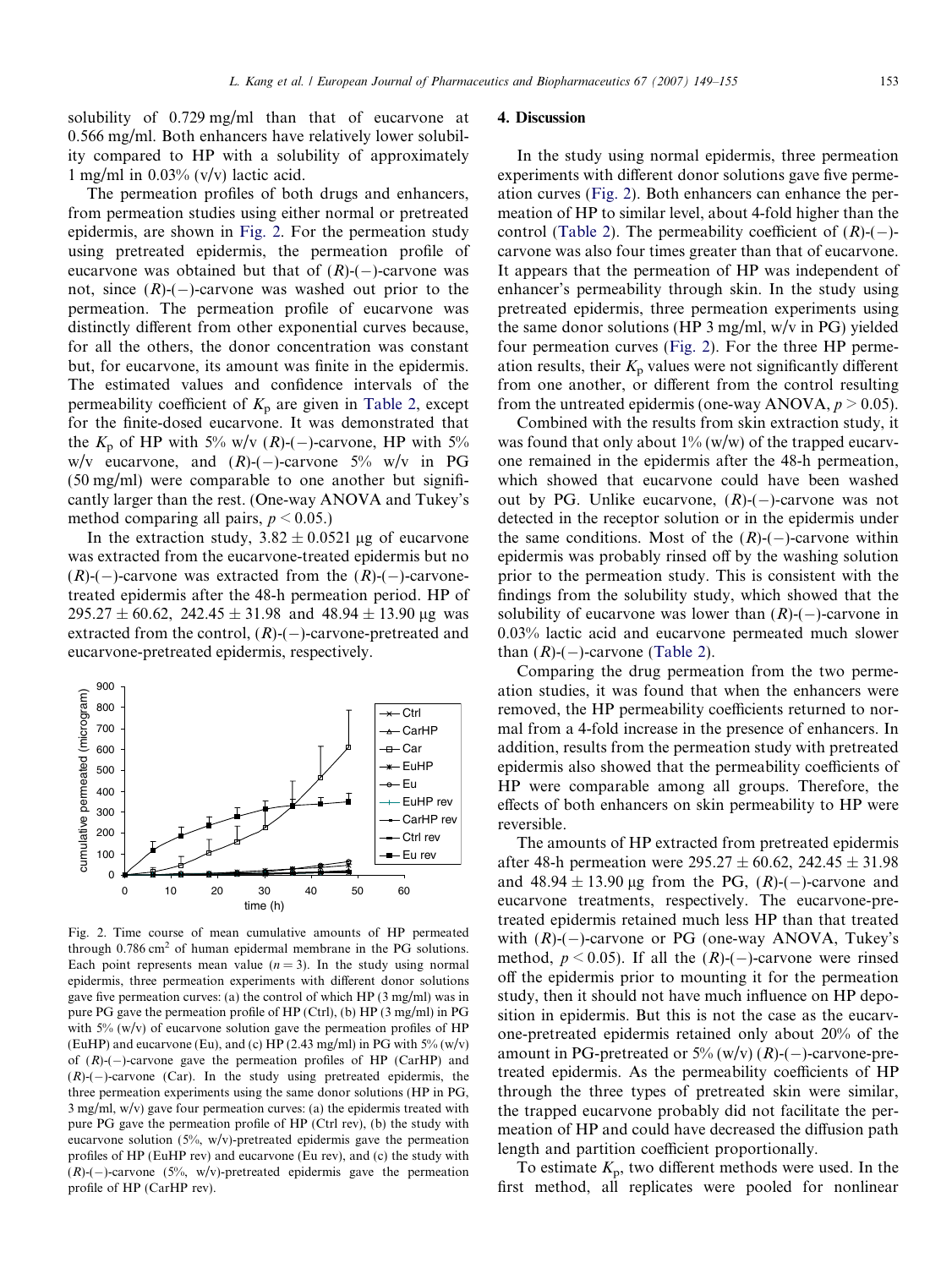<span id="page-5-0"></span>regression, which gave point and interval estimates. In the second method, each replicate was used as individual data set for nonlinear regression. Consequently, one point estimate was obtained from each replicate and the error term was dropped. These clean estimates, therefore, became the sampled  $K_p$ , subject to further statistical comparisons. In the first method  $K_p$  was estimated from the original permeation data but in the second method the quality of estimation was compromised because of the arbitrary omission of the error term. When the data variance is small, effective confidence interval can be obtained by the first method and pairwise comparisons can be conducted by comparing the variable's confidence intervals. But when the data variation is large the confidence intervals tend to be so wide that comparisons become too conservative. In this case, the second method was selected at the expense of reduced data quality.

The mechanism for this reversible enhancement could be attributed to the insertion of these enhancers within the SC intercellular lipid lamella [24,35]. The disruptions in the lipid lamella eased the permeation of the lipophilic drug through the tortuous pathway, hence resulting in enhancement of drug permeation [\[36\].](#page-6-0) Likewise, once the enhancers were removed, bonds between the lipids would start to reform and the depletion of the enhancers would allow the packing of the lipids to revert back to its original alignment.

# 5. Conclusion

From the results of this study, the permeability of the pretreated epidermis was comparable to that of the control, so the insult to the barrier function of the skin caused by the enhancers was restored. As an in vitro study was performed, the recovery of the epidermal barrier function would not be due to the cellular regeneration at the horny layer, thereby restoring its physical barrier.

 $(R)$ -(-)-Carvone yielded a much faster elution profile out of the epidermis than eucarvone. The results also showed that  $(R)$ -(-)-carvone, rather than eucarvone, retained more HP within the epidermis. This suggests that  $(R)$ - $(-)$ -carvone could have a better potential as an enhancer for depot HP therapy than eucarvone. In conclusion, both  $(R)$ -(-)-carvone and eucarvone were shown to be effective and reversible enhancers for the in vitro permeation of HP through human epidermis.

## Acknowledgment

This work was supported by the National University of Singapore Academic Research Grant.

# References

- [1] B.W. Barry, Breaching the skin's barrier to drugs, Nat. Biotechnol. 22 (2) (2004) 165–167.
- [2] M.B. Haberkamp, in: D.S. Hsieh (Ed.), Drug Permeation Enhancement: Theory and Applications, Mercel Dekker, New York, 1994, pp. 43–58.
- [3] J. Hadgraft, Modulation of the barrier function of the skin, Skin Pharmacol. Appl. Skin Physiol. 14 (Suppl. 1) (2001) 72–81.
- [4] W.S. Pray, Nonprescription Product Therapeutics, second ed., Lippincott Williams & Wilkins, Philadelphia, 2003.
- [5] M. Goodman, B.W. Barry, Action of penetration enhancers on human skin as assessed by the permeation of model drugs 5-fluorouracil and estradiol. I. Infinite dose technique, J. Invest. Dermatol. 91 (4) (1988) 323–327.
- [6] H. Okamoto, M. Ohyabu, M. Hashida, H. Sezaki, Enhanced penetration of mitomycin C through hairless mouse and rat skin by enhancers with terpene moieties, J. Pharm. Pharmacol. 39 (7) (1987) 531–534.
- [7] B.W. Barry, S.L. Bennett, Effect of penetration enhancers on the permeation of mannitol, hydrocortisone and progesterone through human skin, J. Pharm. Pharmacol. 39 (7) (1987) 535–546.
- [8] J.A. Bouwstra, P.L. Honeywell-Nguyen, G.S. Gooris, M. Ponec, Structure of the skin barrier and its modulation by vesicular formulations, Prog. Lipid Res. 42 (1) (2003) 1–36.
- [9] A.C. Williams, B.W. Barry, Terpenes and the lipid-protein-partitioning theory of skin penetration enhancement, Pharm. Res. 8 (1) (1991) 17–24.
- [10] A.R. Pinder, The Chemistry of Terpenes, Chapman & Hall, London, 1961.
- [11] A.A. Newman, Chemistry of Terpenes and Terpenoids, Academic Press, London and New York, 1972.
- [12] D.A. Godwin, B.B. Michniak, Influence of drug lipophilicity on terpenes as transdermal penetration enhancers, Drug Dev. Ind. Pharm. 25 (8) (1999) 905–915.
- [13] V.R. Sinha, M.P. Kaur, Permeation enhancers for transdermal drug delivery, Drug Dev. Ind. Pharm. 26 (11) (2000) 1131–1140.
- [14] E.E. Van Tamelen, J. McNary, F.A. Lornitzo, Mechanism of the carvone hydrobromide–eucarvone transformation, J. Am. Chem. Soc. 79 (1957) 1231–1236.
- [15] J.A. Pino, J. Garcia, M.A. Martinez, Comparison of solvent extract and supercritical carbon dioxide extract of spearmint leaf, J. Essent. Oil Res. 11 (2) (1999) 191–193.
- [16] The Combined Chemical Dictionary: Chemical Database Online, Chapman & Hall, London, 2005.
- [17] J.Y. Mo, D.W. Frank, Topical stabilized prostaglandin E compound dosage forms, U.S. patent 6,841,574, January 11, 2005.
- [18] S.T. Narishetty, R. Panchagnula, Transdermal delivery of zidovudine: effect of terpenes and their mechanism of action, J. Control. Release 95 (3) (2004) 367–379.
- [19] S. Gao, J. Singh, In vitro percutaneous absorption enhancement of a lipophilic drug tamoxifen by terpenes, J. Control. Release 51 (2-3) (1998) 193–199.
- [20] J. Pino, A. Rosado, R. Sanchez, Volatile components of three cultivars of mango from Cuba, Nahrung 33 (8) (1989) 709–715.
- [21] S.-J. Kim, Composition containing Asiasari Radix extracts for protecting brain cells and improving memory, U.S. patent 6,737,087, May 18, 2004.
- [22] S.G. Griffin, D.N. Leach, J. Markham, R. Johnstone, Antimicrobial activity of essential oils from Zieria, J. Essent. Oil Res. 10 (2) (1998) 165–174.
- [23] O.Y.-P. Hu, Transdermal delivery of buprenorphine preparations, U.S. patent 6,004,969, December 21, 1999.
- [24] H.K. Vaddi, P.C. Ho, S.Y. Chan, Terpenes in propylene glycol as skin-penetration enhancers: permeation and partition of haloperidol, Fourier transform infrared spectroscopy, and differential scanning calorimetry, J. Pharm. Sci. 91 (7) (2002) 1639–1651.
- [25] H.K. Vaddi, L.Z. Wang, P.C. Ho, S.Y. Chan, Effect of some enhancers on the permeation of haloperidol through rat skin in vitro, Int. J. Pharm. 212 (2) (2001) 247–255.
- [26] A.C. Altamura, F. Sassella, A. Santini, C. Montresor, S. Fumagalli, E. Mundo, Intramuscular preparations of antipsychotics: uses and relevance in clinical practice, Drugs 63 (5) (2003) 493–512.
- [27] A.M. Kligman, E. Christophers, Preparation of isolated sheets of human stratum corneum, Arch. Dermatol. 88 (1963) 702–705.